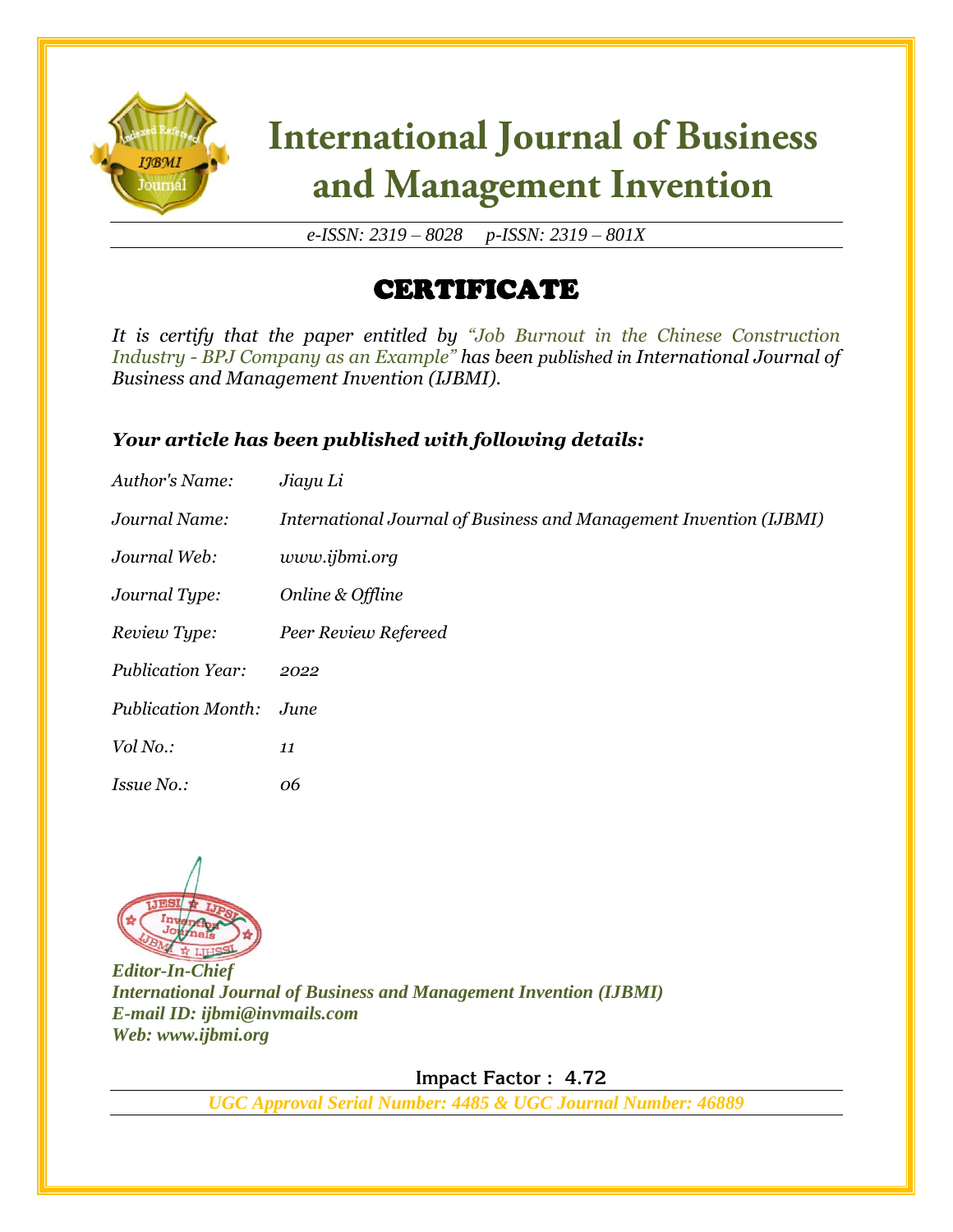

# **International Journal of Business** and Management Invention

*e-ISSN: 2319 – 8028 p-ISSN: 2319 – 801X*

### CERTIFICATE

*It is certify that the paper entitled by "Job Burnout in the Chinese Construction Industry - BPJ Company as an Example" has been published in International Journal of Business and Management Invention (IJBMI).*

#### *Your article has been published with following details:*

| Author's Name:            | An-Shin Shia                                                       |
|---------------------------|--------------------------------------------------------------------|
| Journal Name:             | International Journal of Business and Management Invention (IJBMI) |
| Journal Web:              | www.ijbmi.org                                                      |
| Journal Type:             | Online & Offline                                                   |
| Review Type:              | Peer Review Refereed                                               |
| <b>Publication Year:</b>  | 2022                                                               |
| <b>Publication Month:</b> | June                                                               |
| Vol No.:                  | 11                                                                 |
| <i>Issue No.:</i>         | 06                                                                 |



*Editor-In-Chief International Journal of Business and Management Invention (IJBMI) E-mail ID: ijbmi@invmails.com Web: www.ijbmi.org*

 **Impact Factor : 4.72** 

*UGC Approval Serial Number: 4485 & UGC Journal Number: 46889*